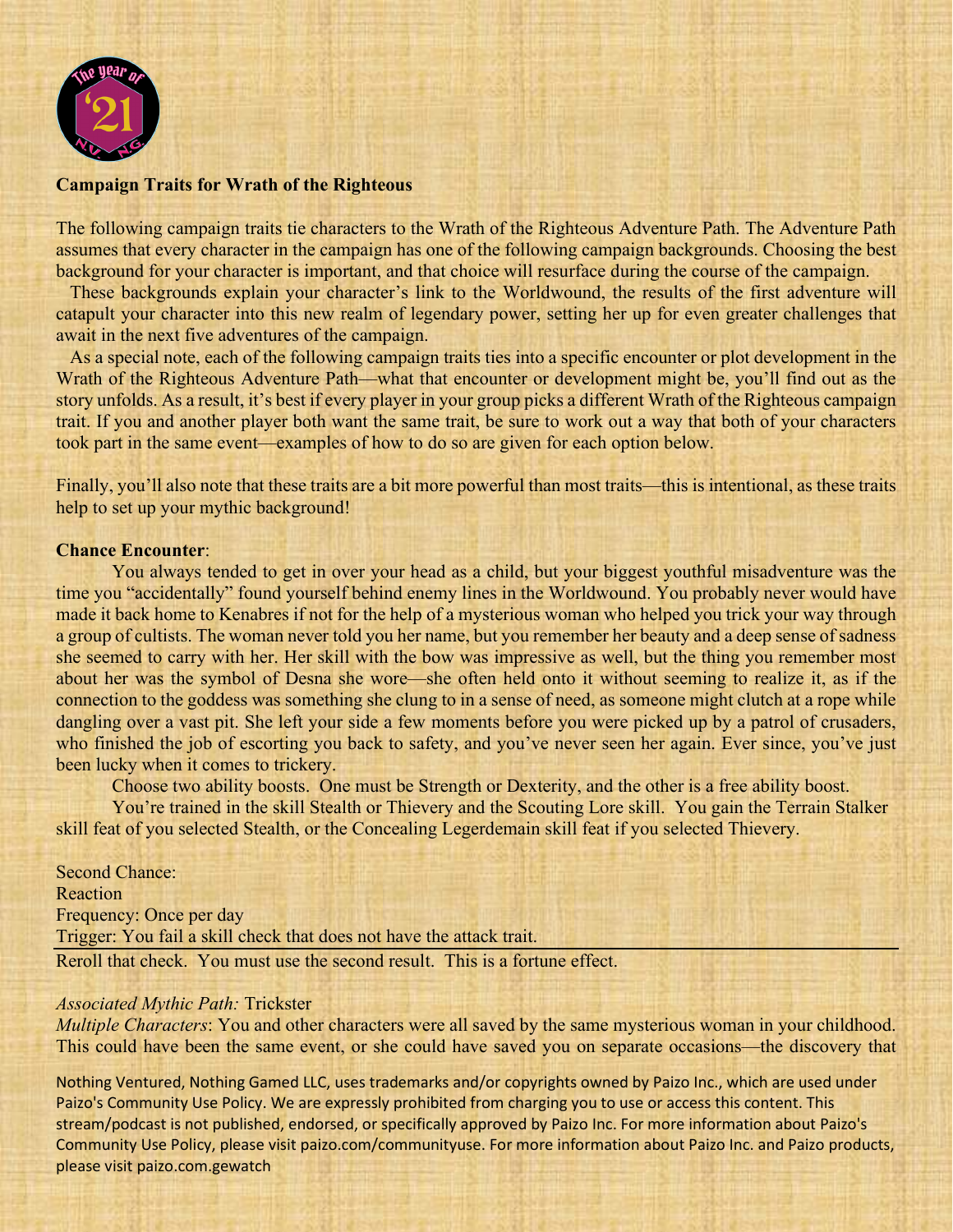

someone else was saved by the mysterious stranger has resulted in a long friendship (or perhaps friendly rivalry) with the others she rescued.

**Child of the Crusade**: Your parents were members of the crusade, as were their parents before them. (If you are an elf, gnome, or other long-lived race, these could be brothers or cousins instead, since it's possible that the Worldwound simply didn't exist at a time before you were born.) The righteousness of the crusades sometimes feels as if it runs in your very blood, and it bolsters you against demonic influence. Your parents may be alive still, or they may have perished on a mission—that choice is up to you. You grew up knowing them, though, and their zeal and devotion to the crusade is the primary reason you feel the same way. They've told you of other family members who have also been involved in the crusade, and it's not uncommon for you to meet a distant cousin or long-lost aunt, uncle, or other family member while traveling among the border towns of Mendev. This strong family tie bolsters your mind and sense of belonging to the crusade.

Choose two ability boosts. One must be Wisdom or Charisma, and the other is a free ability boost.

You're trained in the Medicine skill and the Warfare Lore skill. You gain the Battle Medicine skill feat.

Iron Will: **Reaction** Frequency: Once per day Trigger: You fail a saving throw against an effect created by a demon which would possess or incapacitate you mentally. Reroll that check. You must use the second result. This is a fortune effect.

*Associated Mythic Path*: Marshal.

*Multiple Characters*: If other characters take this trait, you should all be related—you can be siblings, cousins, or even more distant relations, but you should all be aware of this shared lineage.

**Exposed to Awfulness**: When you were a child, you were nearly slain by a demon that managed to make its way through the *wardstones* into the lands beyond. The demon was slain before it could kill you, but you lingered at death's door in a coma for weeks before waking. Ever since then, you've been unusually hale and hearty, as if your body had endured its brush with awfulness by becoming supernaturally fit. But still, the scars (whether physical or purely mental) of your brush with death remain, and nightmares of what could have happened often plague your sleep. Something, be it your own personal force of will, some strange "infection" from the assault,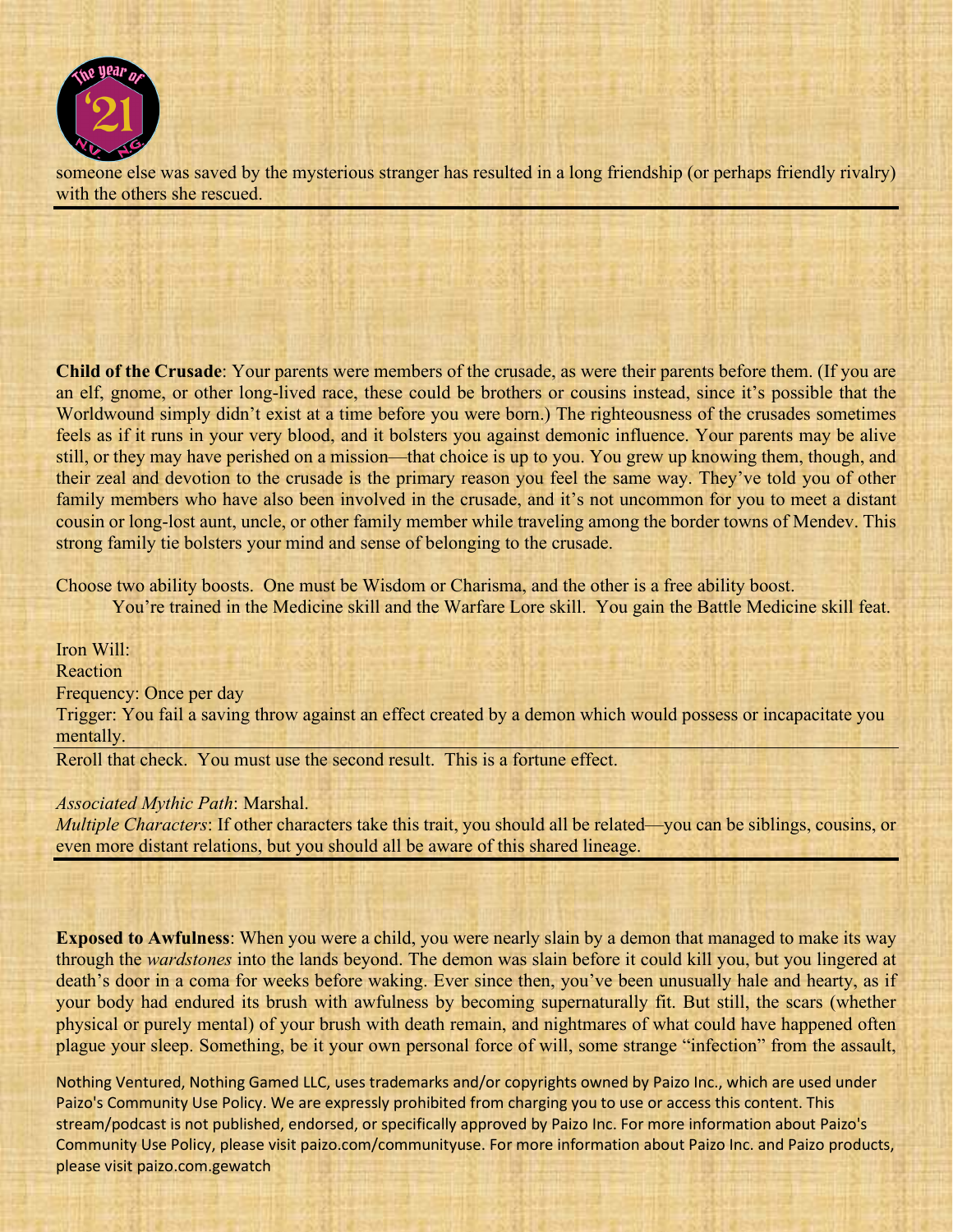

or perhaps a combination of both, has made you stronger than before. You're not sure what to make of the theories that you survived this exposure to awfulness because you yourself have some trace of demonic heritage that helped give you the advantage you needed to survive— but whatever it was, you're glad for it! Your strange resistance to demonic attacks persists to this day.

Choose two ability boosts. One must be Constitution or Wisdom, and the other is a free ability boost. You're trained in the Survival skill and the Abyss Lore skill. You gain the Die Hard feat.

Refuse to Die:

Reaction

Frequency: Once per day

Trigger: You fail a saving throw created by a demon which would kill you, or physically incapacitate you. Reroll that check. You must use the second result. This is a fortune effect.

# *Associated Mythic Path*: Guardian

*Multiple Characters*: You and any others with this trait are related, if only distantly. You could be siblings or cousins—a condition that perhaps lends some credence to the theory that all of you share more than just a common bloodline.

**Riftwarden Orphan**: You bear a strange birthmark on your body—something you've learned is the Sign of the Seeker's Spiral, a rune associated with the secret society known as the Riftwardens. You have researched this rune, and have learned that the mark sometimes appears on the children of Riftwardens who have been exposed to particularly strange planar energies. Unfortunately, you never knew your parents, for you were raised by a foster family in Kenabres. Your foster family has confirmed that both of your parents were Riftwardens, and has further confirmed that your parents went missing on a secret mission into the Worldwound less than a month after you were born. You're not sure what happened to them, but you're certain they're dead—and your gut tells you that the one who murdered them yet lives! In any event, you've long felt magic in your blood, and casting spells comes easily to you.

Choose two ability boosts. One must be Constitution or Intelligence, and the other is a free ability boost. You're trained in the Arcana skill and the Underworld Lore skill. You gain the Canny Acumen feat.

Riftwarden's Rune: Reaction Frequency: Once per day Trigger: You roll a save versus an effect created by a demon, you can see the demon, and a +2 circumstance bonus to saves would make a critical failure into a failure, failure into a success, or a success into a critical success

Gain a +2 on the associated check. This is a fortune effect.

# *Associated Mythic Path:* Archmage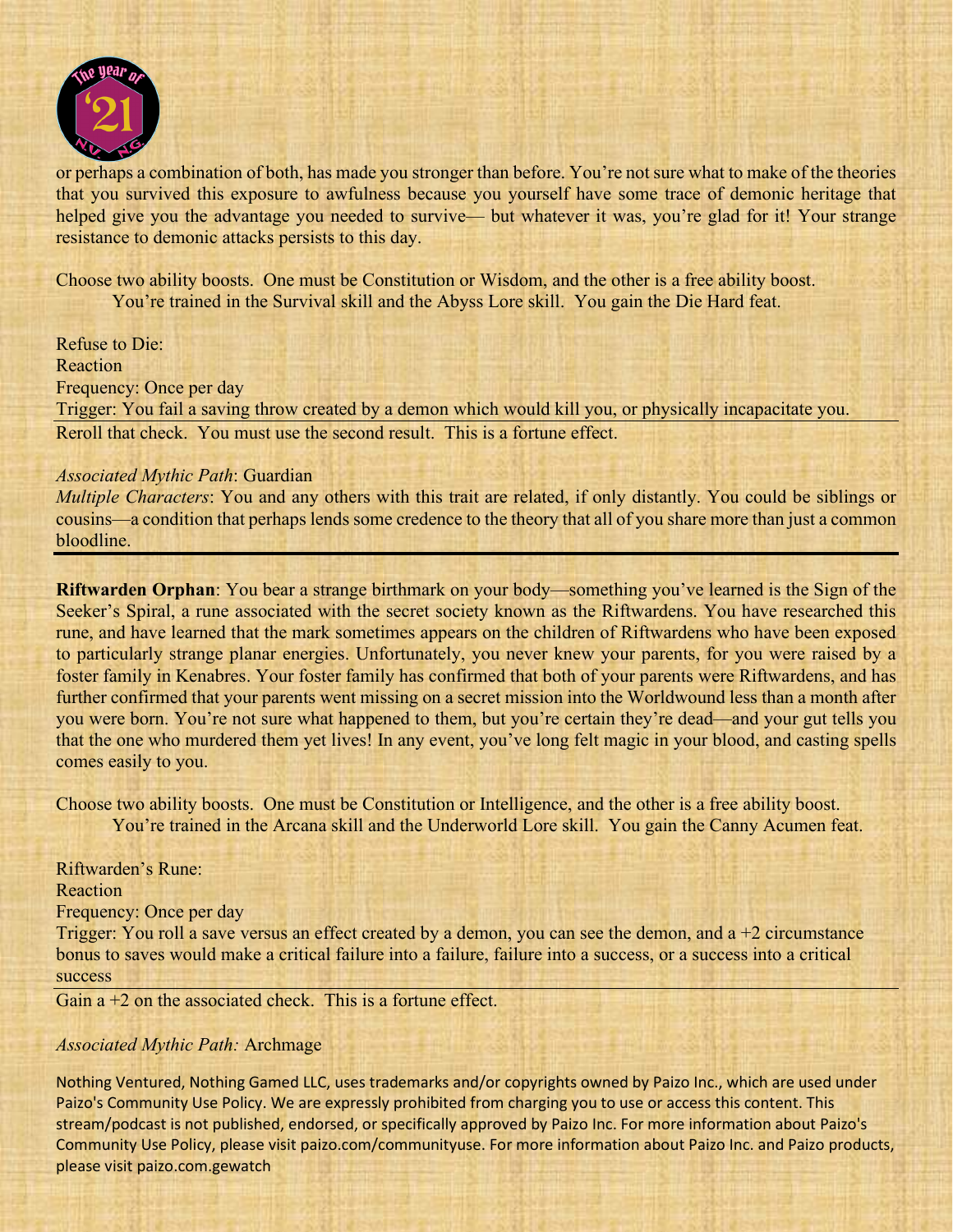

*Multiple Characters*: You should be siblings with any other character that takes this trait, so that you share the same missing parents. Your parents could even be foster parents.

**Stolen Fury**: You were forced to take part in a demonic ritual as a youth after having been captured by cultists. Whatever the ritual's purpose may have been, it didn't work out the way your captors envisioned—rather than corrupting your soul, you absorbed the ritual's energy and made it your own before you escaped to safety. Ever since, you've been haunted by strange nightmares about the ritual, and have long felt that the energies it bathed you in have changed you. Recently, those energies have changed— it's as if you've finally managed to come to terms with your past and have turned the ritual's aftereffects to your advantage, following the old adage of what doesn't kill you makes you stronger. You've been unable to learn more about the ritual or what it was for, but the question lingers in the back of your head to this day. This nagging has instilled in you a fury against demonkind.

Choose two ability boosts. One must be Strength or Constitution, and the other is a free ability boost. You're trained in the Athletics skill and the Demon Lore skill. You gain the Titan Wrestler skill feat.

Fury's Wrath: Reaction Frequency: Once per day Trigger: You are hit by an attack from a demon, you can see the demon, and a  $+2$  circumstance bonus to AC would turn a critical hit into a hit, or the hit into a miss Gain a +2 on the associated check. This is a fortune effect.

*Associated Mythic Path:* Champion

*Multiple Characters*: You and any other PC who takes this trait were all part of the same ritual, and it was only by working together that you managed to escape—further, the support of your fellow ritual survivors has played a key role in your coming to terms with it, and you retain a close bond of friendship (or perhaps a friendly rivalry) to this day.

**Touched by Divinity**: As long as you can remember, you've had an unexplainable interest in one deity in particular. One of your parents may have been a priest of this deity, or you may have been an orphan raised by the church, but these alone cannot explain your deep connection to the faith. You've always felt calm and at ease in places holy to the deity, and often have dreams about the god or goddess visiting you—most often in the form of a sacred animal or creature. Your faith is strong, even if you don't happen to be a divine spellcaster—if you are a divine spellcaster, you should be a worshiper of this deity.

You begin play with a silver holy symbol of your chosen deity for free.

Choose two ability boosts. One must be Wisdom or Charisma, and the other is a free ability boost. You're trained in the Religion skill and your Diety's Lore skill. You gain the Domain Initiate feat.